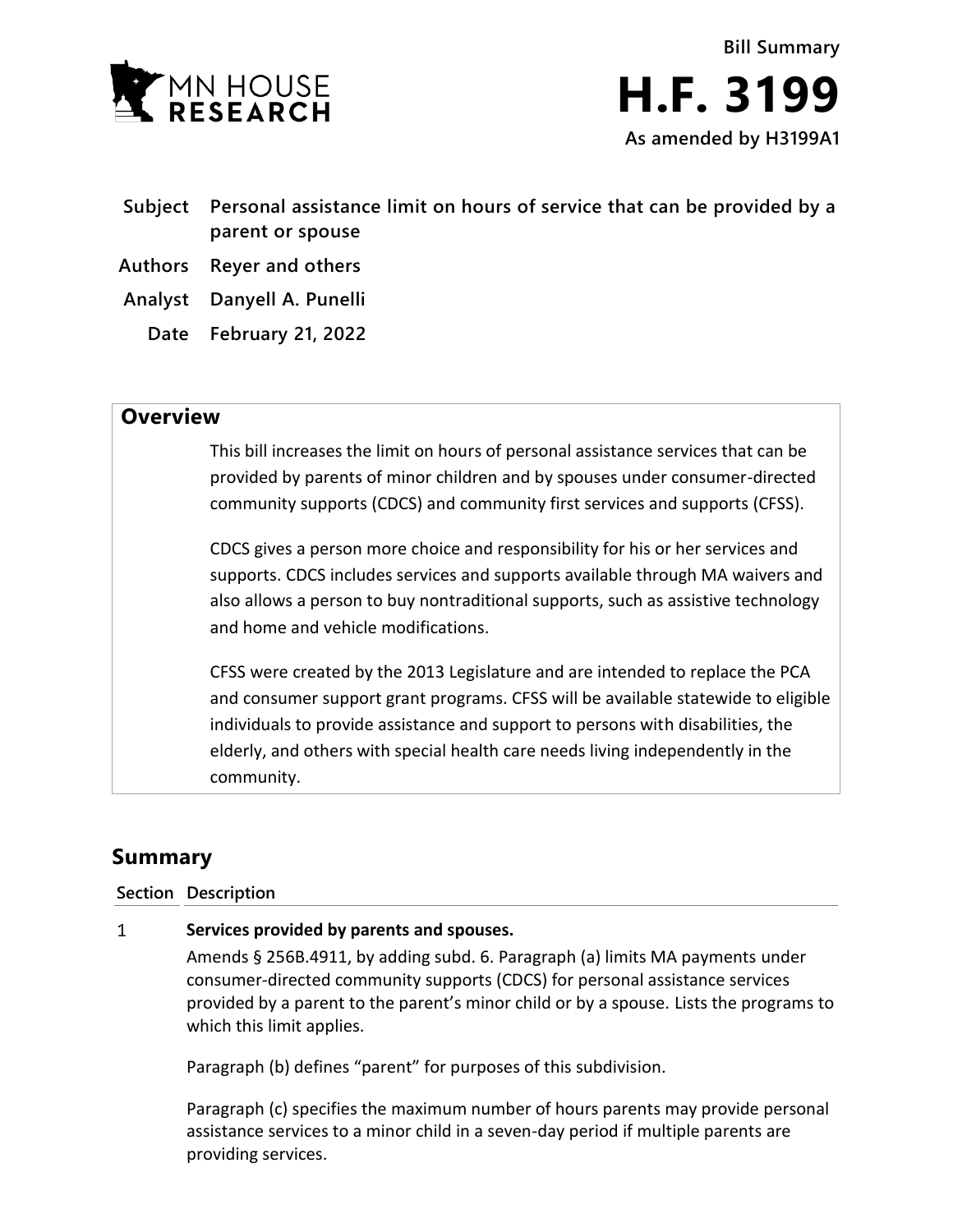### **Section Description**

Paragraph (d) specifies the maximum number of hours a parent may provide to a minor child in a seven-day period if only one parent is providing services.

Paragraph (e) specifies the maximum number of hours of service a spouse may provide in a seven-day period.

Paragraph (f) prohibits this subdivision from being construed as permitting an increase in the total authorized CDCS budget for an individual.

Makes this section effective July 1, 2022, or upon federal approval, whichever is later. Requires the commissioner of human services to inform the revisor of statutes when federal approval is obtained.

#### $\overline{2}$ **Community first services and supports; covered services.**

Amends § 256B.85, subd. 7. Modifies the list of covered services under community first services and supports (CFSS) by removing the existing limits on the number of hours a parent can provide to a minor child. Increased limits on the number of hours of service a parent can provide to a minor child are specified in the new subdivision 7b.

Makes this section effective July 1, 2022, or upon federal approval, whichever is later. Requires the commissioner of human services to inform the revisor of statutes when federal approval is obtained.

#### $\overline{3}$ **Services provided by parents and spouses.**

Amends § 256B.85, by adding subd. 7b. Paragraph (a) specifies the services and supports to which this subdivision applies.

Paragraph (b) specifies the maximum number of hours parents may provide personal assistance services to a minor child in a seven-day period if multiple parents are providing services.

Paragraph (c) specifies the maximum number of hours a parent may provide to a minor child in a seven-day period if only one parent is providing services.

Paragraph (d) specifies the maximum number of hours of service a spouse may provide in a seven-day period.

Paragraph (e) prohibits this subdivision from being construed as permitting an increase in either the total authorized CFSS budget for an individual or the total number of authorized service units.